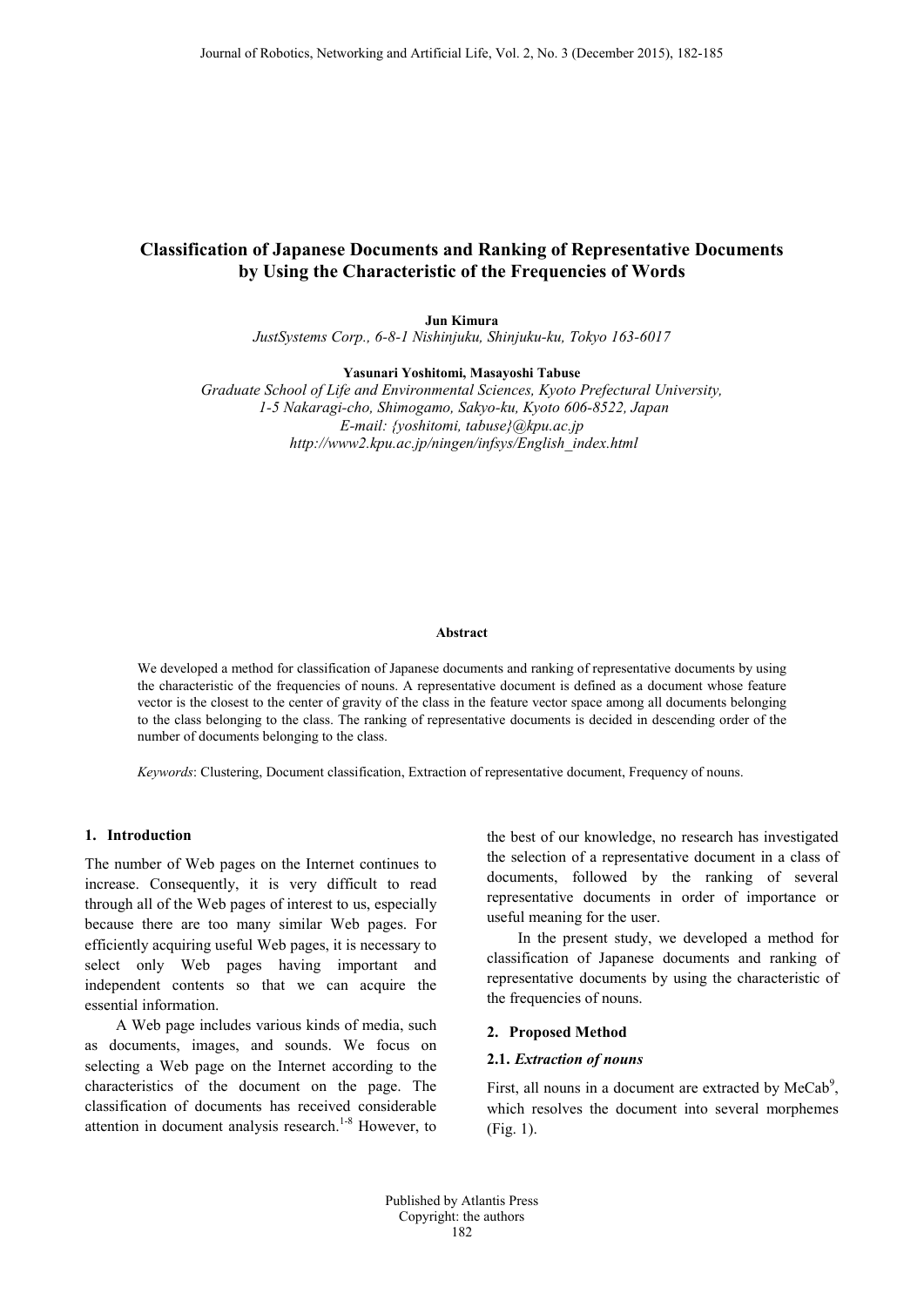*Jun Kimura, Yasunari Yoshitomi, Masayoshi Tabuse*



Fig. 1. Output of MeCab.

### **2.2.** *Connection of nouns having a meaning as a set*

Some nouns directly connecting each other are treated as one noun in the case that they have a meaning by assuming one noun. For example,  $2014$  and  $4\overline{4}$  in Japanese have a meaning as a set of 2014 年, where 年 in Japanese means year in English.

### **2.3.** *Addition of negative attribution*

A noun can have either a positive or negative attribution. When a sentence expresses a negative meaning with the use of "not", the extracted nouns in the sentence are treated as having a negative attribution. The noun having a negative attribution is treated as being different from the noun with a positive attribution when making a feature vector for the document containing the noun.

# **2.4.** *Feature vector generation*

After every noun composed of 1) only one hiragana character (rounded Japanese phonetic syllabary), 2) only one katakana character (angular Japanese syllabary), or 3) a symbol is erased, a feature vector having the relative frequency of each noun as an element is generated for each document. The relative frequency is defined as the ratio of the frequency of the noun to that of all nouns in the document, except nouns erased by the above criterion.

# **2.5.** *Document classification and extraction of representative document in each class*

For clustering, we use the Ward method. The representative document is defined as the document whose feature vector is the closest to the center of gravity of the class in the feature vector space among all documents belonging to the class.

### **2.6.** *Ranking of representative documents*

The first-rank document is defined as the document whose feature vector is the closest to the center of gravity of all documents in the feature vector space. In this case, the number of classes is one. Afterward, the number of classes is increased in increments of one, and then the ranking from the second rank for the representative documents is decided in descending order of the number of documents belonging to the class for each number of classes. The maximum number *J* of classes in stepwise clustering is given beforehand. Although a document can be selected more than once in the ranking process, only the first selection of the document is accepted.

# **3. Calculation Environment**

The development of the system and the experiments for evaluation of the proposed method were performed on a personal computer: DELL OPTIPLEX 780 (CPU: Intel Core2 Duo CPU E8400 3.00 GHz, RAM: 4.00 GB), OS: Microsoft Windows 7 Professional, Development language: Python 2.7.3.

### **4. Experiments and Discussion**

# **4.1.** *Document classification*

First, we evaluated the performance of document classification by the proposed method. We gathered 20 documents on politics (document nos. 1–10) and horse racing (document nos. 11–20) from Yahoo! Japan News $^{10}$  in January 2013, and then the number of clusters was set to two. The output of our system is shown in Table 1. The clusters of  $C_1$  and  $C_2$  were composed of the documents on politics and horse racing, respectively. As shown in the table, document classification by the proposed method was completely accurate.

Table 1. Nos. of documents belonging to each cluster.

| Cluster $C_1$  | Cluster $C_2$       |
|----------------|---------------------|
| 1, 2, 3, 4, 5, | 11, 12, 13, 14, 15, |
| 6, 7, 8, 9, 10 | 16, 17, 18, 19, 20  |

#### **4.2.** *Extraction of representative documents*

# 4.2.1. Experiment I

Next, we evaluated the performance of extraction of the representative document by the proposed method. We gathered the top 20 documents retrieved from Google  $N$ ews<sup>11</sup> and those from Yahoo! Japan News by using the keyword '大阪府 高校' in Japanese, which means Osaka Prefecture High School in English, on 22 January 2013. The name of a document obtained was set to be the same as the rank of each retrieval, and then all documents were categorized.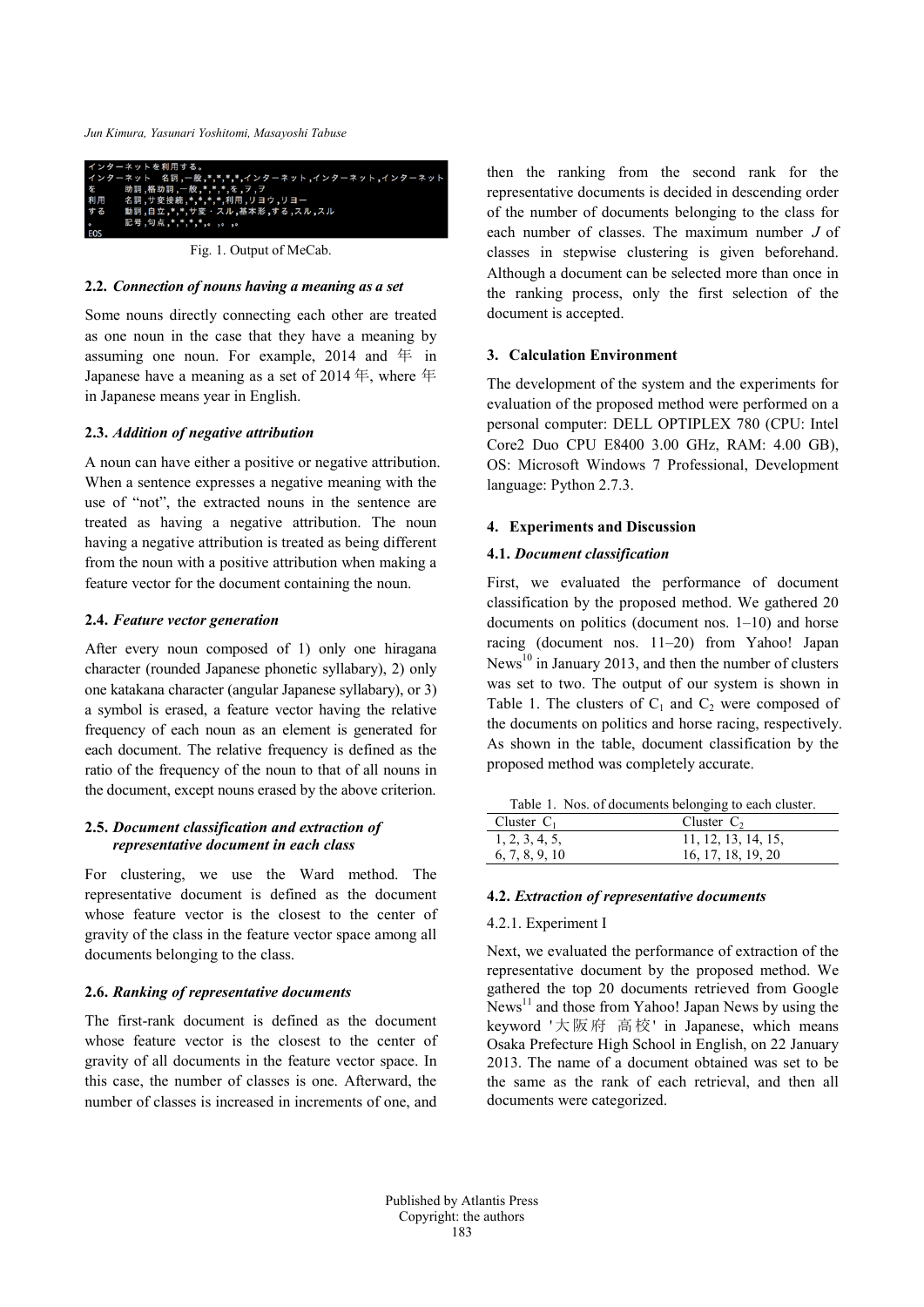The name of a category was decided to be the content name when more than two documents had similar content, and otherwise the document was assigned to the category of "Others". The categorization was manually performed through our understanding of each document, while the clustering was performed by the proposed method. Therefore, it was not guaranteed that the clustering result would correspond with the document group structure given by the manual categorization.

### (a) Google News

Table 2 shows the document group structure when we used Google News in our experiment. The number of kinds of categories was five. Table 3 shows the ranking of representative documents given by the proposed method for  $J = 4$ .

Table 2. Document group structure I.

| Category           | Rugby            | Board of education      |        |
|--------------------|------------------|-------------------------|--------|
| Document No.       | 1, 9, 12, 18, 20 | 2, 4, 5, 11, 16, 17, 19 |        |
| Category           | Skating          | Distress accident       | Others |
| Document No.       | 3.14             | 6, 7, 8, 15             | 10.13  |
|                    |                  |                         |        |
| $Table 3$ Recult I |                  |                         |        |

| Table 3. Result I.                                    |
|-------------------------------------------------------|
| Ranking of representative documents expressed by Nos. |
| 6.1.4.3                                               |
|                                                       |

As shown in Table 3, the four representative documents were successfully extracted one by one from all categories, except the category of "Others", in the order of "Distress accident", "Rugby", "Board of Education", and "Skating".

### (b) Yahoo! Japan News

Table 4 shows the document group structure when we used Yahoo! Japan News in our experiment. The number of kinds of categories was five. Table 5 shows the ranking of representative documents given by the proposed method for  $J = 4$ .

As shown in Table 5, the four representative documents were successfully extracted one by one from all categories, except the category of "Rugby", in the order of "Board of Education", "Center exam", "Distress accident", and "Others".

|  | Table 4. Document group structure II. |  |  |  |
|--|---------------------------------------|--|--|--|
|--|---------------------------------------|--|--|--|

| Category     | Rugby             | Board of education |                                 |         |
|--------------|-------------------|--------------------|---------------------------------|---------|
| Document No. | 15.19             |                    | 2, 3, 4, 11, 14, 16, 17, 18, 20 |         |
| Category     | Distress accident |                    | Center exam.                    | Others  |
| Document No. | 12.13             |                    | $-10$                           | 1.5.6.7 |

| Table 5. Result II. |
|---------------------|
|                     |

| Ranking of representative documents expressed by Nos. |
|-------------------------------------------------------|
| 18, 10, 8, 5                                          |

#### 4.2.2. Experiment II

We gathered the top 20 documents obtained by the retrievals from Google News and Yahoo! Japan News by using the retrieval keyword of "Microsoft" on 22 January 2013. The name of a document obtained was set to be the same as the rank of each retrieval, and then all documents were categorized in the same manner described in Section 4.2.1.

#### (a) Google News

Table 6 shows the document group structure when we used Google News in our experiment. The number of kinds of categories was four. Table 7 shows the ranking of representative documents given by the proposed method for  $J = 4$ . As shown in Table 7, the six representative documents were extracted from all categories in the order of "Others", "Others", "Windows 8", "MS Essentials", "Surface", and "Others".

Table 6. Document group structure III.

| $1.0018$ 0. Bovember group but available.             |           |                     |  |
|-------------------------------------------------------|-----------|---------------------|--|
| Category                                              | Windows 8 | MS Essentials       |  |
| Document No.                                          | 3, 5, 14  | 2, 6, 12            |  |
| Category                                              | Surface   | Others              |  |
| Document No.                                          | 9, 11, 15 | 1, 4, 7, 8, 10, 13, |  |
|                                                       |           | 16, 17, 18, 19, 20  |  |
|                                                       |           |                     |  |
| Table 7. Result III.                                  |           |                     |  |
| Ranking of representative documents expressed by Nos. |           |                     |  |
| 18, 4, 3, 6, 11, 20                                   |           |                     |  |

#### (b) Yahoo! Japan News

Table 8 shows two kinds of categories. Table 9 shows the ranking for the document groups shown in Table 8.

| Table 8. Document group structure IV. |                   |                                  |
|---------------------------------------|-------------------|----------------------------------|
| Category                              | Cannon ITS Others |                                  |
| Document No. $6, 9, 14$               |                   | 1, 2, 3, 4, 5, 7, 8, 10, 11, 12, |
|                                       |                   | 13, 15, 16, 17, 18, 19, 20       |
|                                       |                   |                                  |

As shown in Table 9, the six documents were extracted in the order of categories of "Others", "Cannon ITS", and four sets of "Others". In this